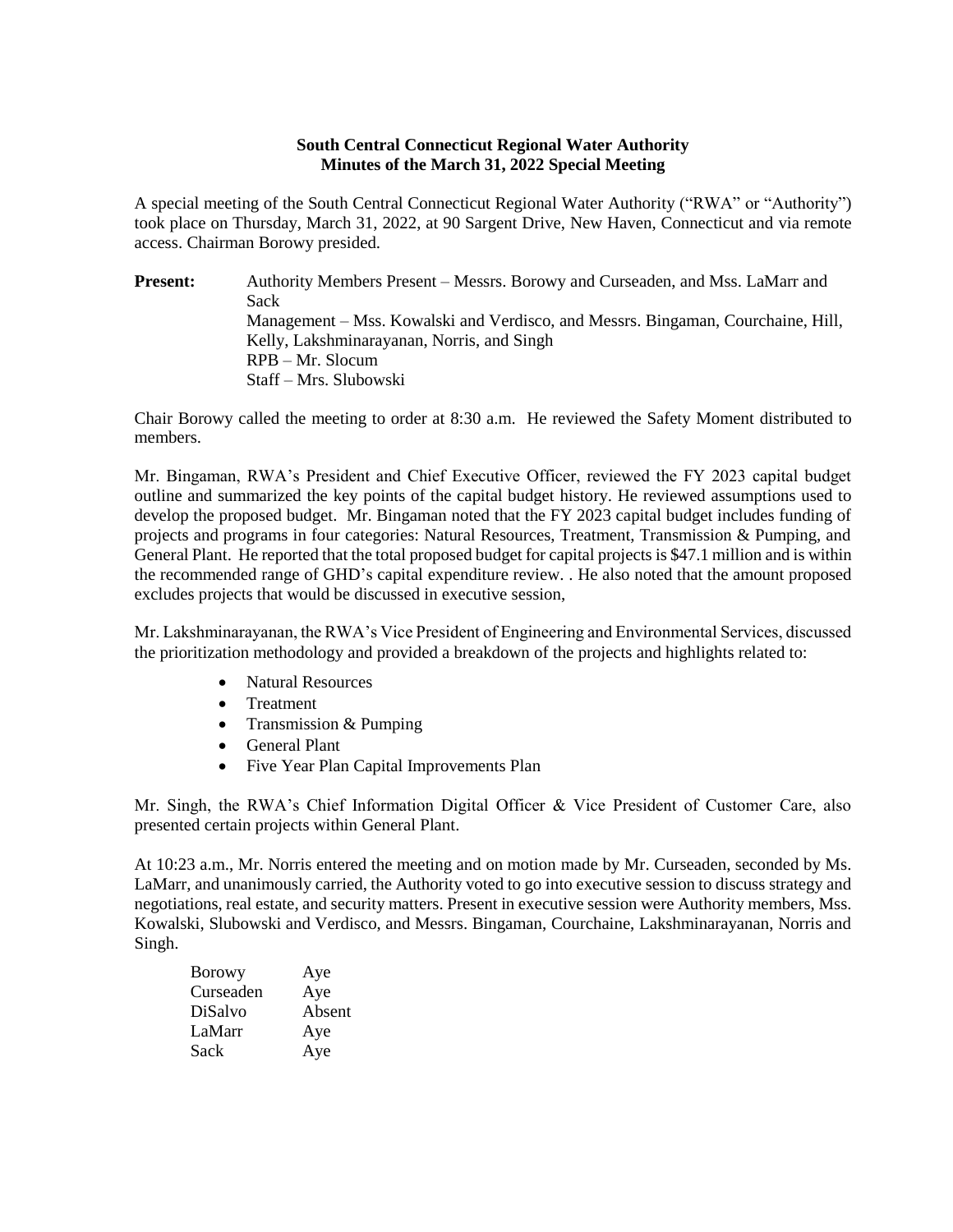At 11:40 a.m., the Authority came out of executive session and Mr. Norris withdrew from the meeting.

It was the consensus of the Authority to approve management's request to move forward with changes to the capital budget as discussed in executive session.

Mr. Bingaman, RWA's President and Chief Executive Officer, introduced the FY 2023 operating budget and provided a recap of fund balances and operating budget highlights. Ms. Kowalski, RWA's Vice President of Financial Reporting & Analysis, provided the Authority with the FY 2023 Operating Budget and also included FY 2022 projections. She also reviewed trends and revenue and expense assumptions, which included:

- Revenue trends and assumptions
- Expense trends and assumptions
- Other key assumptions
- Maintenance Test
- Opportunities and vulnerabilities
- Summary

At the conclusion of the budget review, Ms. Sack moved for adoption of the following resolution:

**RESOLVED**, that copies of the proposed Capital Budget and Operating Budget for FY 2023 beginning on June 1, 2022 and ending on May 31, 2023, be distributed to members of the Representative Policy Board and the Office of Consumer Affairs.

Ms. LaMarr seconded the motion. After discussion, the Chair called for the vote:

| <b>Borowy</b>  | Aye    |
|----------------|--------|
| Curseaden      | Aye    |
| <b>DiSalvo</b> | Absent |
| LaMarr         | Aye    |
| Sack           | Aye    |

Due to time constraints, it was the consensus of the Authority to move Item D, the *Environmental, Health & Safety Committee* meeting before Item C, the *Commercial Business Committee*.

At 12:40 p.m., Mr. Slocum, entered the meeting, and on motion made by Ms. Sack, seconded by Mr. Borowy, and unanimously carried, the Authority voted to recess the meeting to meet as the Environmental, Health & Safety Committee.

| Aye    |
|--------|
| Aye    |
| Absent |
| Aye    |
| Aye    |
|        |

At 12:50 p.m., Ms. Sack withdrew from the meeting.

At 1:24 p.m., the Authority reconvened.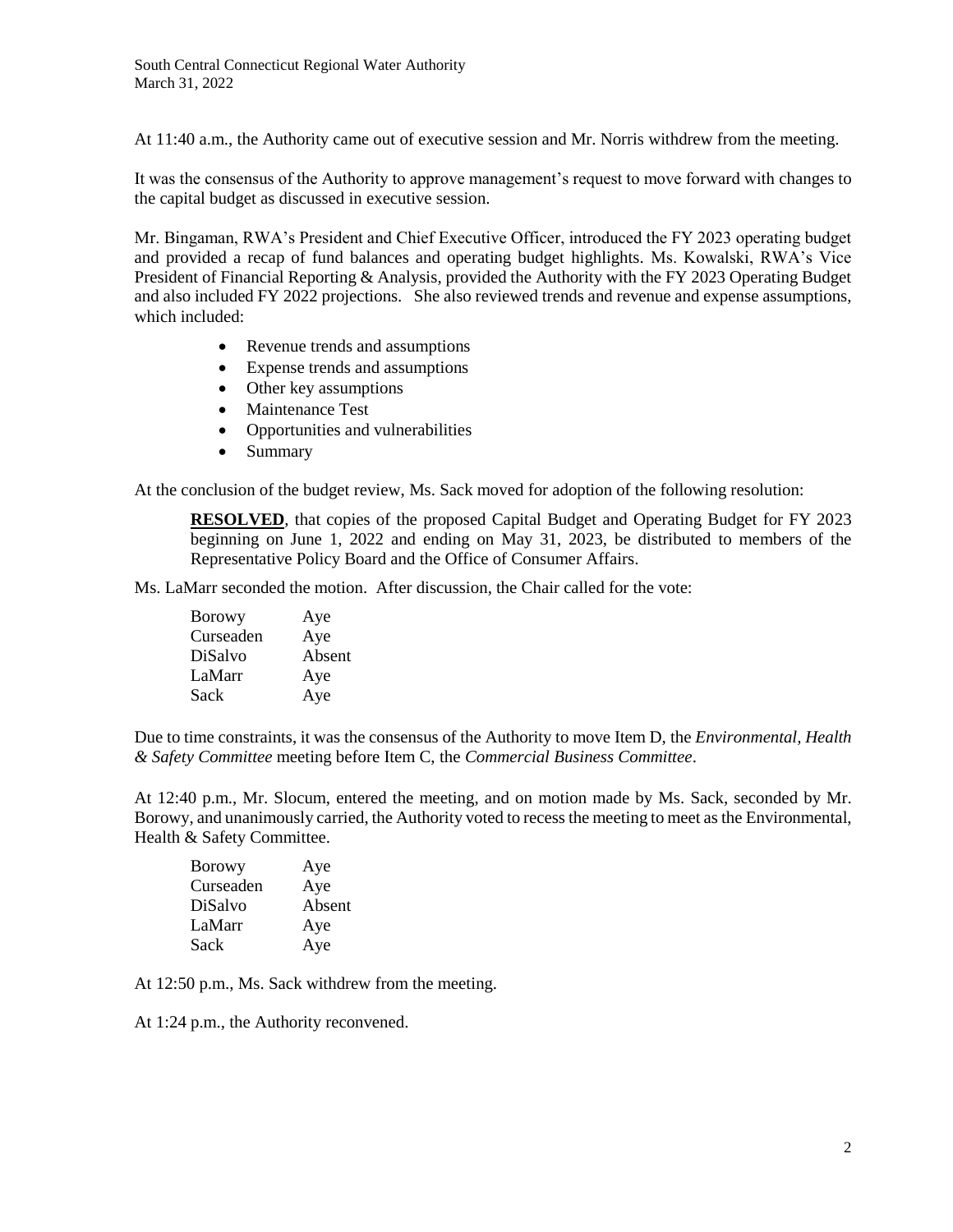South Central Connecticut Regional Water Authority March 31, 2022

On motion made by Ms. LaMarr, seconded by Mr. Curseaden, and unanimously carried, the Authority voted to approve, adopt, or receive, as appropriate the following items in the revised Consent Agenda, as amended:

- 1. Minutes of the February 24, 2022 meeting.
- 2. Capital Budget Authorization for April 2022.

**RESOLVED**, the Vice-President of Financial Reporting & Analysis is authorized to submit to the Trustee one or more requisitions in an aggregate amount not to exceed \$6,500,000 for the month of April 2022 for transfer from the Construction Fund for capital expenditures. Each such requisition shall contain or be accompanied by a certificate identifying such requisition and stating that the amount to be withdrawn pursuant to such requisition is a proper charge to the Construction Fund. Such requisitions are approved notwithstanding the fact that amounts to be withdrawn for a particular project may exceed the amount indicated for such month and year in the current Capital Improvement Budget but will not cause the aggregate amount budgeted for fiscal year 2022 for all Capital Improvement Projects to be exceeded.

- 3. Capital Budget Transfer Notifications April 2022
- 4. Accounts Receivable February 2022
- 5. Key Performance Indicators
- 6. RPB Quarterly Dashboard Report
- 7. Derby Tank Update
- 8. Quarterly Financial Report

Borowy Aye Curseaden Aye DiSalvo Absent LaMarr Aye Sack Absent

At 1:25 p.m., Ms. Sack entered the meeting.

Ms. Verdisco, the RWA's Chief Human Resources Officer & Vice President of Corporate Services, provided an update on the status of COVID at the RWA.

Mr. Bingaman:

- Reported that the electrical improvements project at Lake Saltonstall, for which an application had been submitted, was included in the recently passed fiscal year 2022 omnibus spending bill that was signed into law by President Biden on March 11<sup>th</sup>. The appropriations bill included Congressional Directed Spending items, including RWA's project. . The RWA will receive \$2 million in direct funding appropriation for this Lake Saltonstall project.
- Provided an update on a recent survey conducted to collect employee input on workplace flexibility. The survey was done as part of the RWA's Strategic Action planning and its commitment to build a more inclusive RWA. The results will be reported to the board at a future meeting.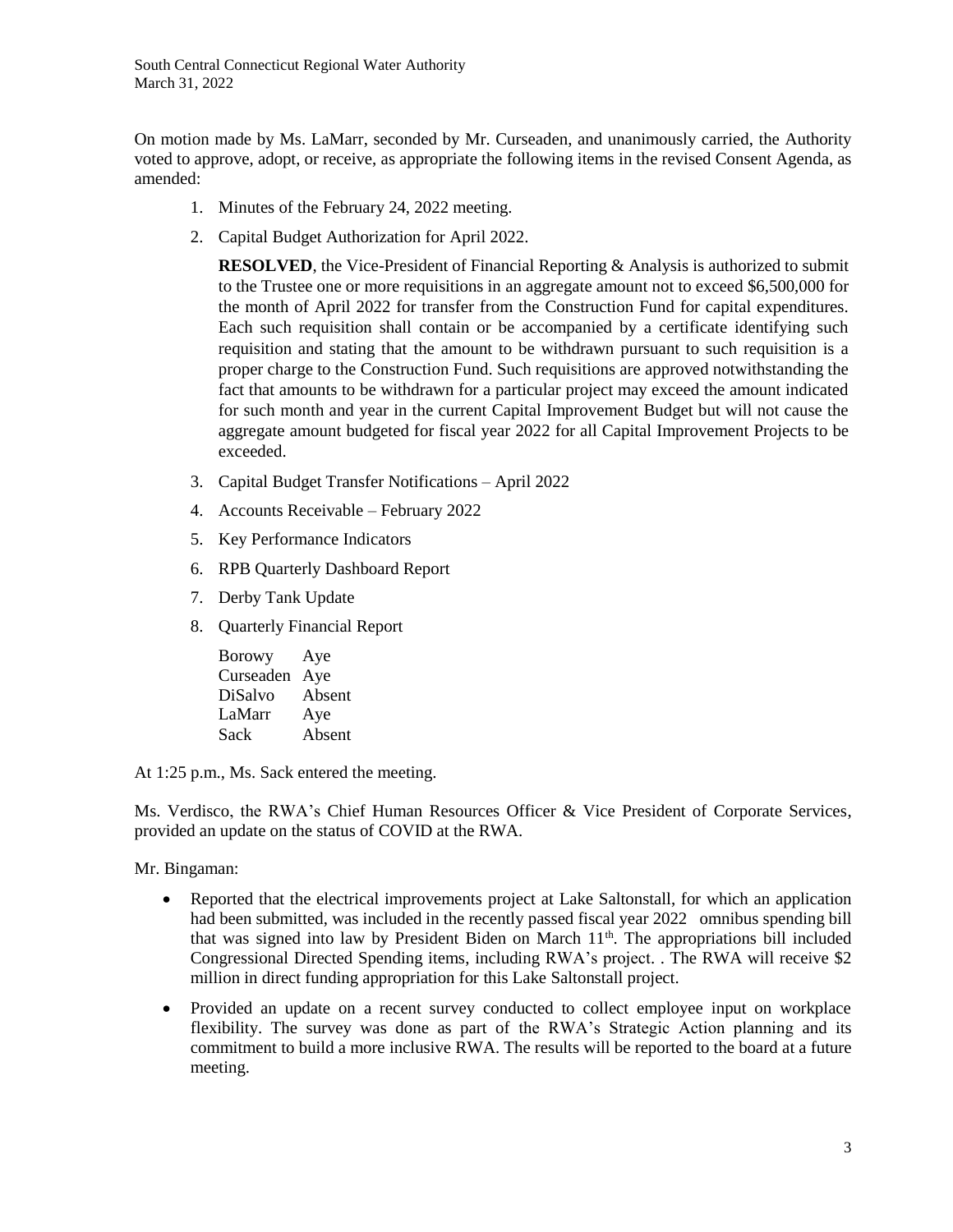South Central Connecticut Regional Water Authority March 31, 2022

- Highlighted that he has been spending time in the field engaging with employees. This past month he and Mr. Courchaine visited a number of active work sites and observed work underway at the Lake Gaillard Water treatment Plant's hypochlorite system, the diversion clean-up at the Lake Whitney Dam, the dissolved air floatation project at the West River Water Treatment Plant, and a pump station repair in Hamden. Mr. Bingaman will continue to conduct field site visits on a monthly basis.
- Reported on a food event for Employee Appreciation Day on March  $8<sup>th</sup>$ . 110 of the RWA's employees gathered to enjoy some great food and conversation. Now that more employees have returned to workplace, the RWA will reinstate other engagement activities.
- Stated that work continues to align purchasing functions into a centralized procurement operation. Several procedures have been implemented, including materials forecasting and planning in all departments, and participation in procurement forums with other water utilities to share best practices. The RWA is currently conducting a review of its professional service agreements for standardized and efficiency and the deployment centralized purchasing tools and technologies for business transformation activities.

Mr. Lakshminarayanan provided an updated on the Derby Tank Project. He stated that the update would also be provided to the Representative Policy Board Finance Committee and the full RPB.

Authority members reported on recent Representative Policy Board committee meetings.

At 1:50 p.m., Mr. Slocum withdrew from the meeting and on motion made by Mr. Curseaden, seconded by Ms. Sack, and unanimously carried, the Authority voted to recess the meeting to meet as the Commercial Business Committee.

| <b>Borowy</b> | Aye    |
|---------------|--------|
| Curseaden     | Aye    |
| DiSalvo       | Absent |
| LaMarr        | Aye    |
| Sack          | Aye    |

At 2:45 p.m., the Authority reconvened.

Mr. Curseaden, Chair of the Authority's Commercial Business Committee, stated approval for management to move forward with an Asset Purchase Agreement, as discussed in the committee's executive session. After discussion, it was the consensus of the Authority to hold a special meeting in April to discuss the committee's recommendation.

At 2:47 p.m., Messrs. Hill and Kelly entered the meeting.

Mr. Kelly, the RWA's Manager of Design and Construction, and Mr. Hill, the RWA's Chief Operator of Water Treatment, and Mr. Lakshminarayanan, provided an update on the Application for the Lake Gaillard Water Treatment Plants Valve Replacement Program – Lake Gaillard Water Treatment Plant Filter Influent Valve Replacement Project ("Application").

After discussion, Ms. LaMarr moved for approval of the following resolutions:

*1. Resolutions to approve the recommendation of the Application to the RPB:*